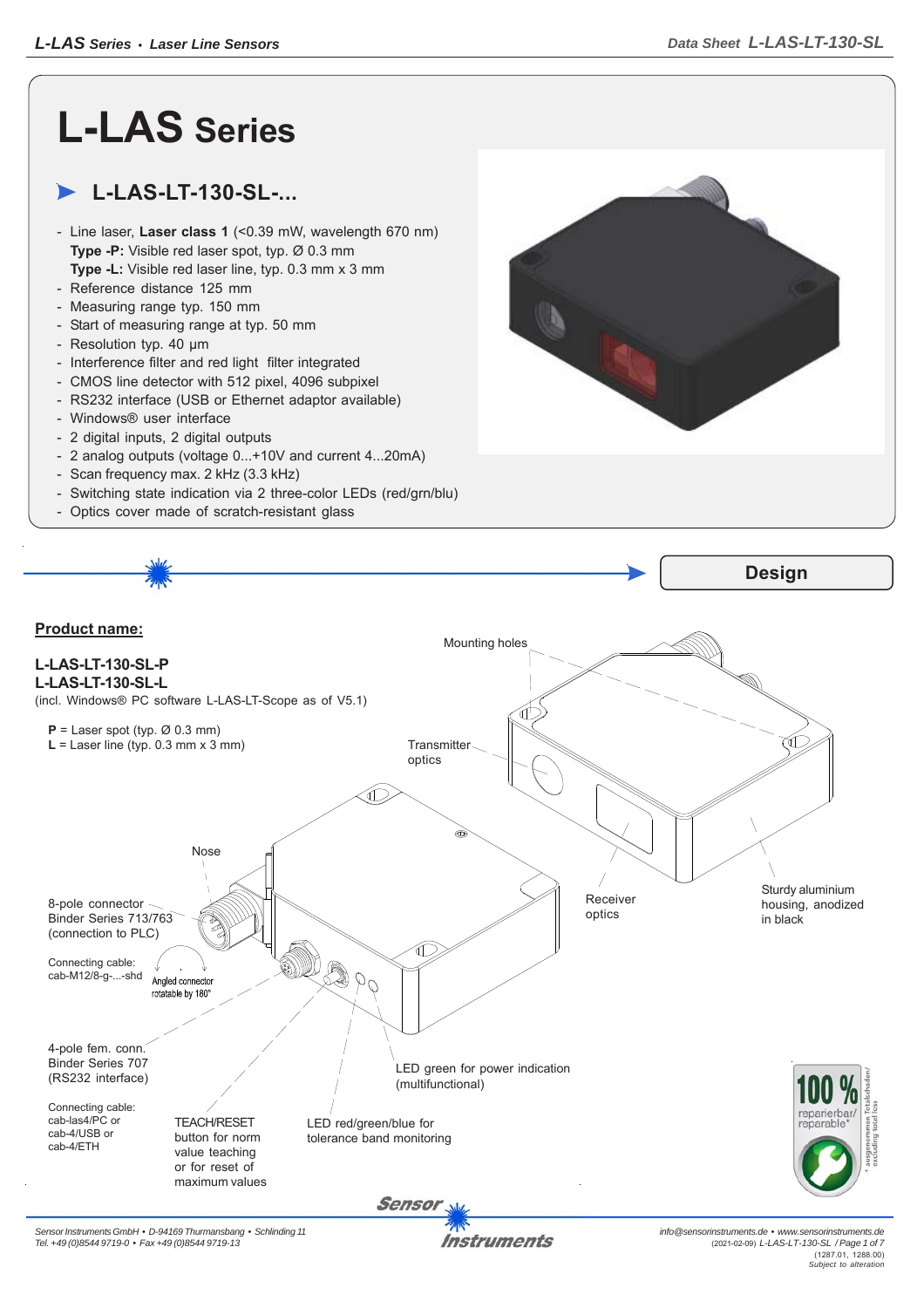

**Technical Data**

| <b>Model</b>                                | L-LAS-LT-130-SL-P                                                                                                                                                                                                                                                                                  | L-LAS-LT-130-SL-L                                                                                                      |  |
|---------------------------------------------|----------------------------------------------------------------------------------------------------------------------------------------------------------------------------------------------------------------------------------------------------------------------------------------------------|------------------------------------------------------------------------------------------------------------------------|--|
| Light source                                | Semiconductor laser, 670 nm, DC-operation, 0.39 mW max. opt. power, laser class 1 acc. to<br>DIN EN 60825-1. The use of these laser sensors therefore requires no additional protective measures.                                                                                                  |                                                                                                                        |  |
| Reference distance                          | 125 mm                                                                                                                                                                                                                                                                                             |                                                                                                                        |  |
| Measuring range                             | typ. 150 mm                                                                                                                                                                                                                                                                                        |                                                                                                                        |  |
| Start of measuring range                    | typ. 50 mm (measured from housing edge, cf. picture beam path)                                                                                                                                                                                                                                     |                                                                                                                        |  |
| End of measuring range                      | typ. 200 mm (measured from housing edge, cf. picture beam path)                                                                                                                                                                                                                                    |                                                                                                                        |  |
| Resolution                                  | typ. $40 \mu m$                                                                                                                                                                                                                                                                                    |                                                                                                                        |  |
| Reproducibility                             | typ. $\pm$ 40 µm                                                                                                                                                                                                                                                                                   |                                                                                                                        |  |
| Linearity                                   | <= typ. 0.25% of full scale output (FSO)                                                                                                                                                                                                                                                           |                                                                                                                        |  |
| Laser line geometry                         | typ. Ø 0.3 mm                                                                                                                                                                                                                                                                                      | typ. $0.3$ mm $\times$ 3 mm                                                                                            |  |
| Optical filter                              |                                                                                                                                                                                                                                                                                                    | Interference filter, red light filter RG630                                                                            |  |
| Analog output (ANA)                         | 1x current output: I-OUT (4  20mA)<br>1x voltage output: ANA (0  +10V)                                                                                                                                                                                                                             |                                                                                                                        |  |
| Digital outputs (OUT0, OUT1)                | OUT0: (-) Measuring value < lower tolerance threshold<br>OUT1: (+) Measuring value > upper tolerance threshold<br>pnp bright-switching/npn dark-switching or pnp dark-switching/npn bright-switching,<br>adjustable under Windows®, 100 mA, short-circuit proof                                    |                                                                                                                        |  |
| Digital inputs (INO, IN1)                   | INO: External trigger, IN1: Teach/Reset (double function)<br>Input voltage +Ub/0V, with protective circuit                                                                                                                                                                                         |                                                                                                                        |  |
| Voltage supply                              | +24VDC $(\pm 10\%)$                                                                                                                                                                                                                                                                                |                                                                                                                        |  |
| Sensitivity setting                         | adjustable under Windows® via PC                                                                                                                                                                                                                                                                   |                                                                                                                        |  |
| Laser power correction                      | adjustable under Windows® via PC                                                                                                                                                                                                                                                                   |                                                                                                                        |  |
| Current consumption                         | typ. 200 mA                                                                                                                                                                                                                                                                                        |                                                                                                                        |  |
| Enclosure rating                            | Electronics: IP54, optics: IP67                                                                                                                                                                                                                                                                    |                                                                                                                        |  |
| Temperature stability                       | typ. $0.01\%$ of measuring range/°C                                                                                                                                                                                                                                                                |                                                                                                                        |  |
| Temperature ranges                          | operating temperature range: -10°C  +50°C<br>storage temperature range: -20°C  +85°C                                                                                                                                                                                                               |                                                                                                                        |  |
| Housing material                            | Aluminum, anodized in black                                                                                                                                                                                                                                                                        |                                                                                                                        |  |
| Housing dimensions                          | LxWxH approx. 65 mm x 55 mm x 20.6 mm (without connectors)                                                                                                                                                                                                                                         |                                                                                                                        |  |
| Type of connector                           |                                                                                                                                                                                                                                                                                                    | 8-pole circular connector type Binder 713/763 (PLC/Power)<br>4-pole circular fem. connector type Binder 707 (PC/RS232) |  |
| Connecting cable                            | to $PLC: cab-M12/8-g--shd$<br>to PC/RS232 interface: cab-las4/PC or cab-las4/PC-w<br>to PC/USB interface: cab-4/USB or cab-4/USB-w<br>to PC/Ethernet interface: cab-4/ETH                                                                                                                          |                                                                                                                        |  |
| <b>LED</b> indication<br>(4x two-color LED) | 1x three-color LED red/green/blue for tolerance band monitoring:<br>red = Measuring value out of tolerance window<br>green (ok) = Measuring value within tolerance window<br>white = Measuring value out of measuring range<br>1x three-color LED red/green/blue (Power indication): green = Power |                                                                                                                        |  |
| Teach/reset button                          | for norm value teaching or for reset of maximum values via input IN1                                                                                                                                                                                                                               |                                                                                                                        |  |
| EMC test acc. to                            | CE<br>DIN EN 60947-5-2                                                                                                                                                                                                                                                                             |                                                                                                                        |  |
| Measuring frequency                         | max. 2 kHz (3.3 kHz)                                                                                                                                                                                                                                                                               |                                                                                                                        |  |
| Max. switching current                      | 100 mA, short-circuit proof                                                                                                                                                                                                                                                                        |                                                                                                                        |  |
| Interface                                   | RS232, parameterisable under Windows®                                                                                                                                                                                                                                                              |                                                                                                                        |  |
| Output polarity                             | Bright-/dark-switching, can be switched under Windows®                                                                                                                                                                                                                                             |                                                                                                                        |  |

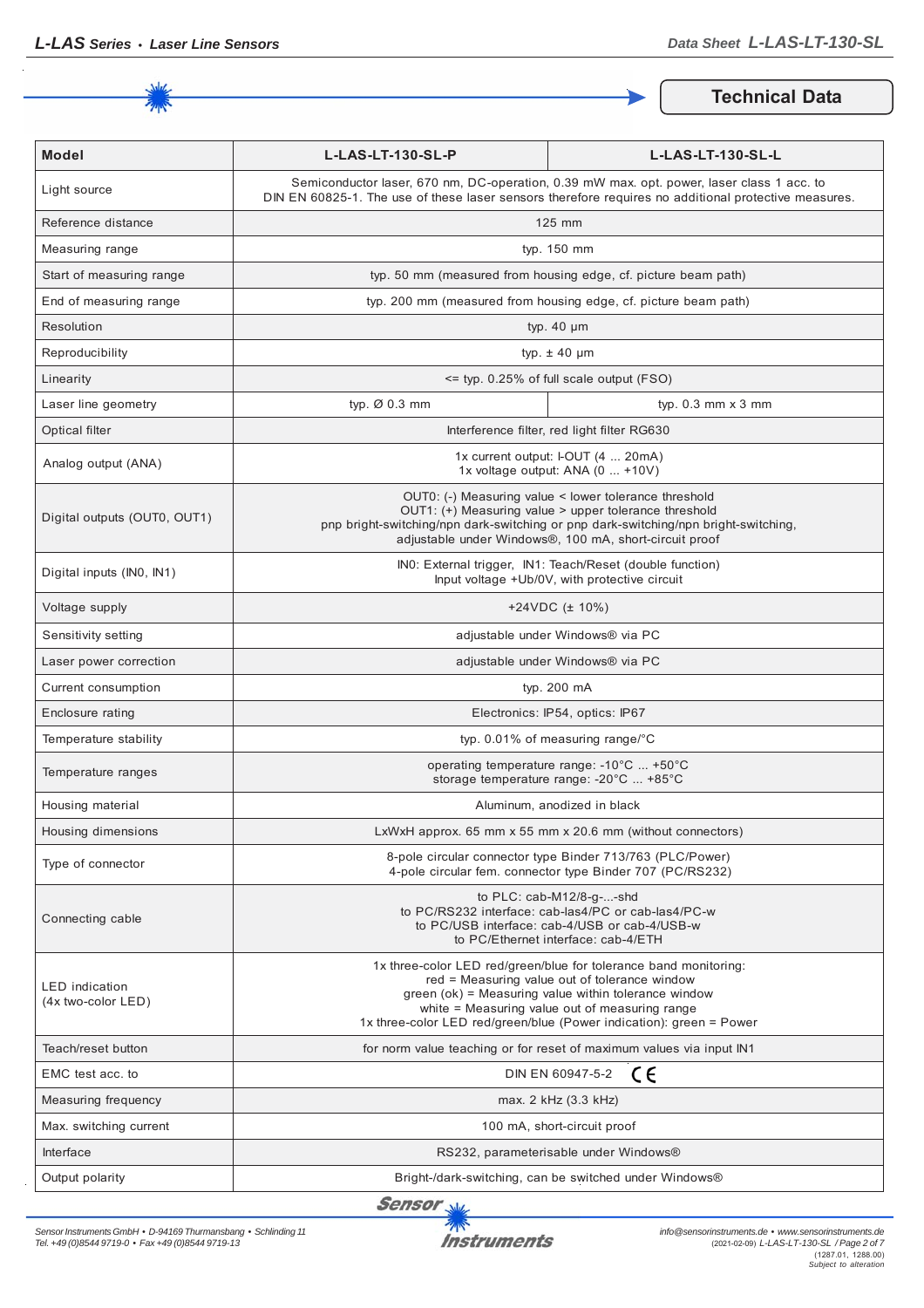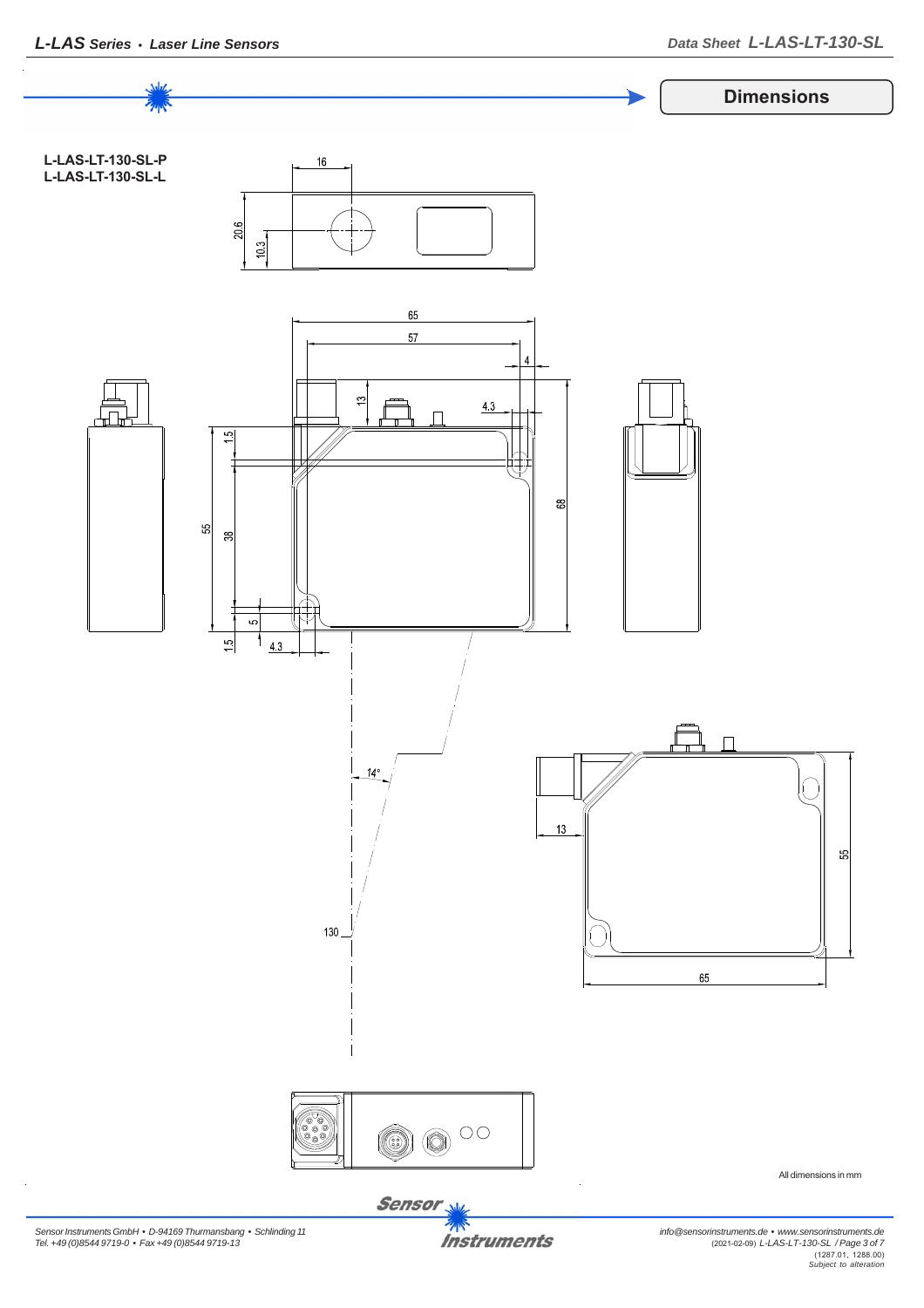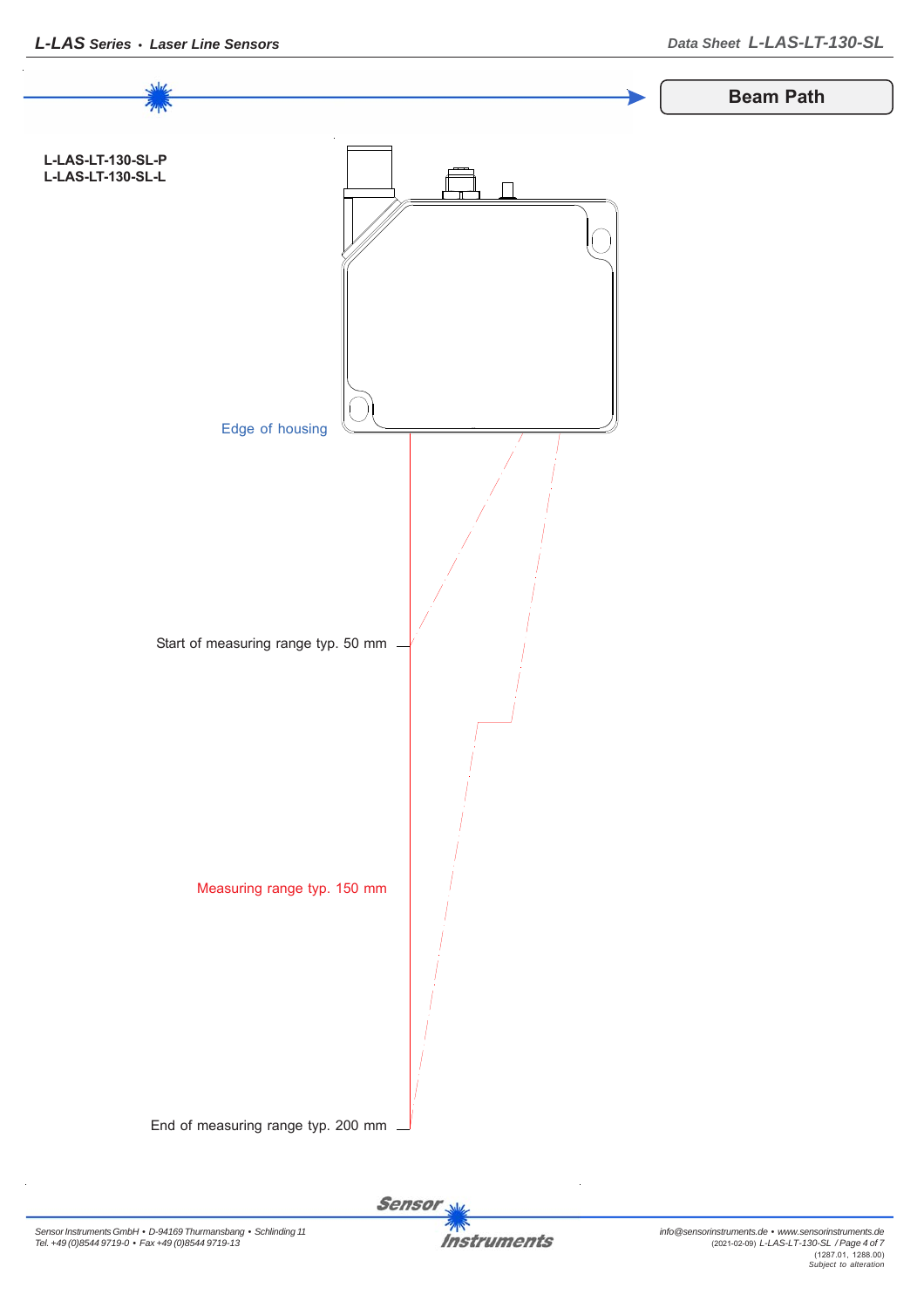

*Sensor Instruments GmbH • D-94169 Thurmansbang • Schlinding 11 Tel. +49 (0)8544 9719-0 • Fax +49 (0)8544 9719-13*

Instruments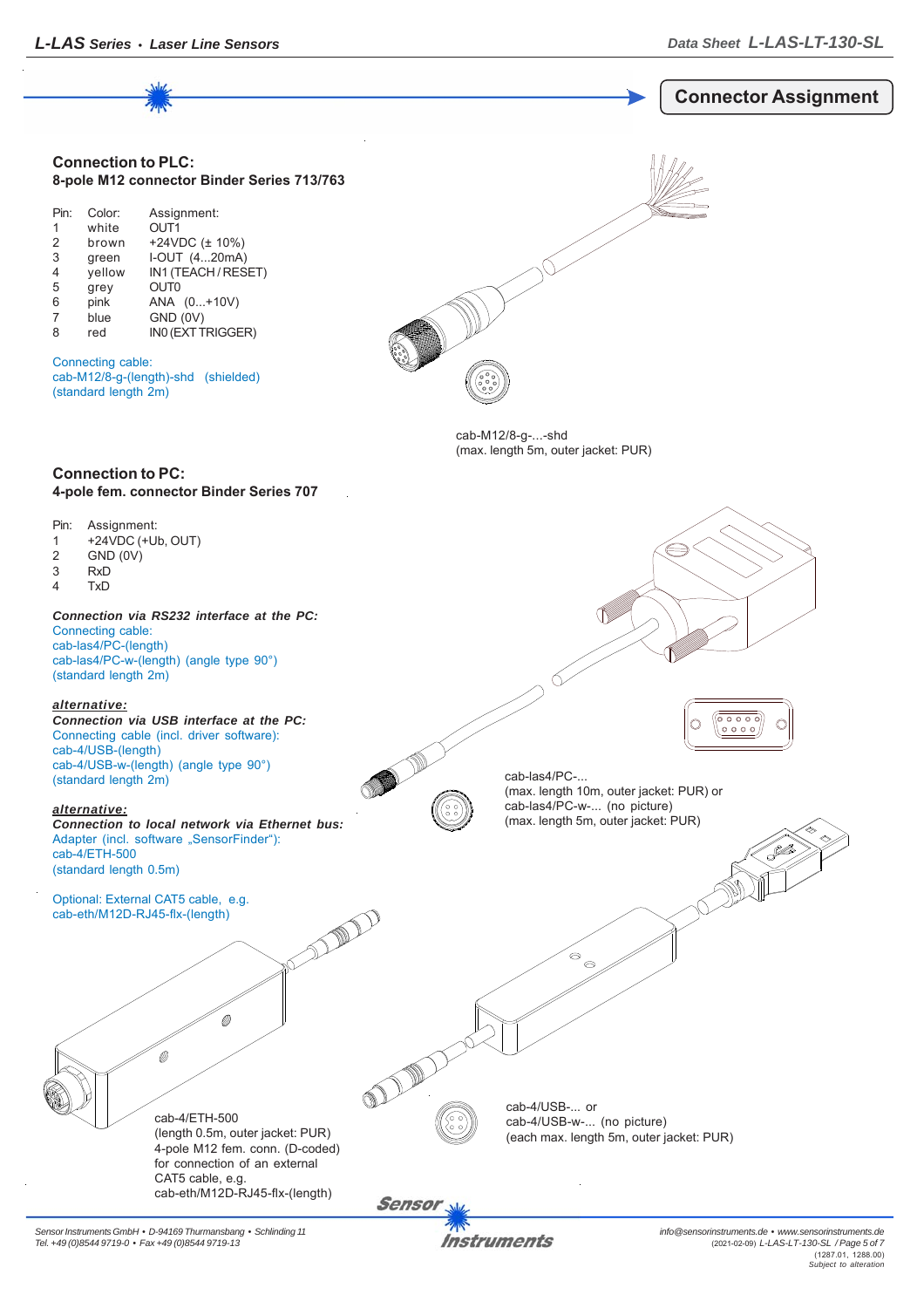*info@sensorinstruments.de • www.sensorinstruments.de* **Instruments** (2021-02-09) *L-LAS-LT-130-SL / Page 6 of 7*

(1287.01, 1288.00) *Subject to alteration*